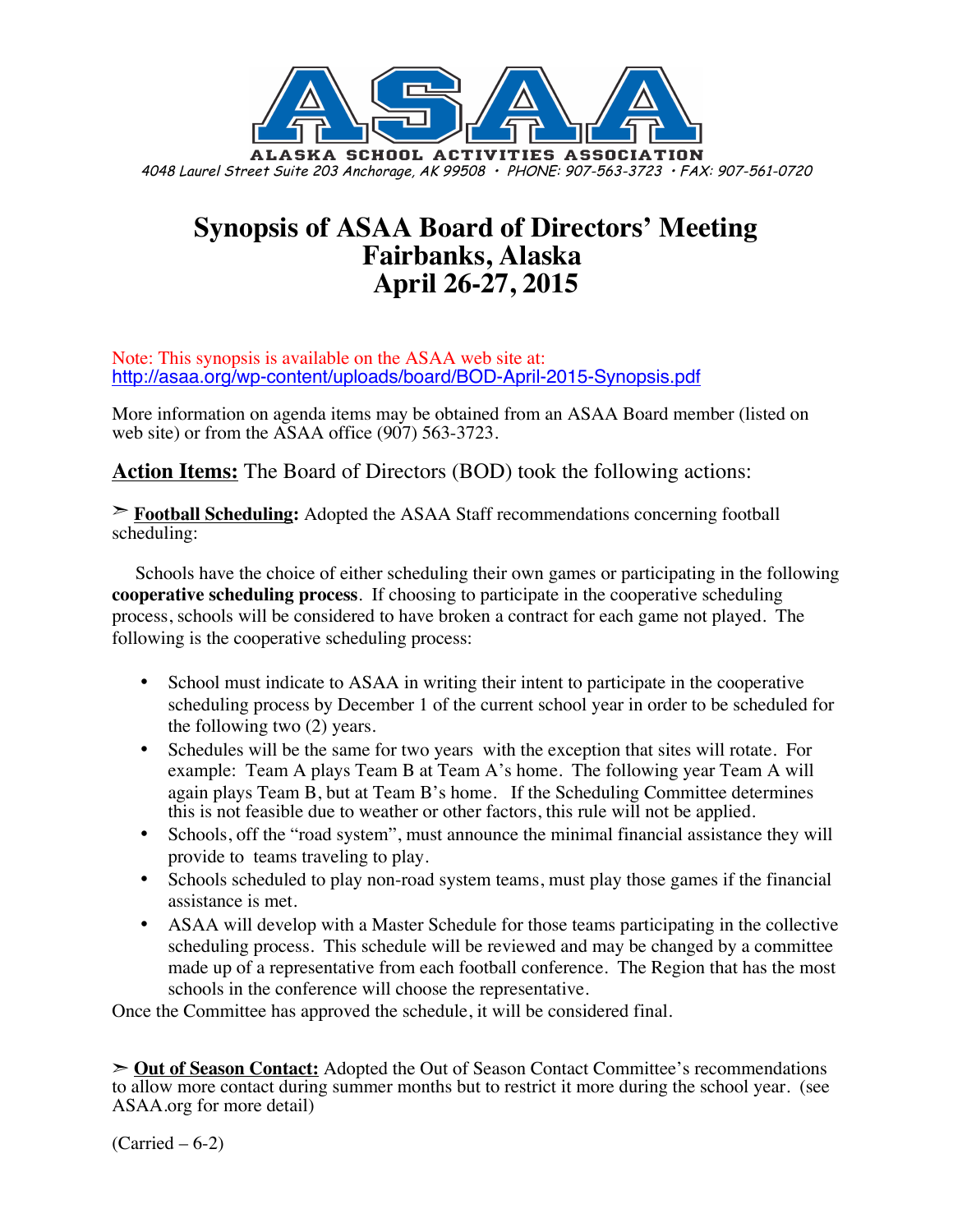➣ **State Tournament Bids:** Selected the following venues for the following State Tournaments:

- o Cross Country Running—Bartlett High School 2016-2018
- o Tennis—Alaska Club East 2016-2018
- o 3A/4A Volleyball—Alaska Airlines Arena 2015
- o Swim & Dive—2016 Juneau, 2017-18 Bartlett
- o WRESTLING: ASAA will work with these two schools to develop a schedule to combine the finals
	- 1A,2A, 3A and Girls Wrestling—Bartlett 2015
	- 4A Wrestling--- Chugiak 2015

(Carried - Unanimous Consent)

➣ **Cooperative Schools Bylaws:** Failed to approve a motion to remove the requirement of schools, with enrollments of less that 451, to be in the same school district in order to form cooperative teams.

(Failed 6-2)

➣ **Ejection Policy:** Revised the Ejection Policy to remove the requirement of the school's principal having to make a school report in person to the Board of Directors. Also adopted a new scale for schools based on the activities in which they participate:

- o 5 for schools **not** participating in boy's football or hockey
- o 10 for schools participating in boy's football or hockey
- o 15 for schools participating in boy's football and hockey

(Carried - Unanimous Consent)

#### ➣ **Change to the Boarding School Transfer Bylaw: Revised the bylaw to read:**

*"Students who transfer to a boarding school at the beginning of a school year, or from a boarding school at the end of a school year, will be eligible for inter-scholastic participation at the new school as soon as properly certified. Students who transfer to or from a boarding school during the school year shall be ineligible for Varsity, State Qualifying and State Championship interscholastic participation the remainder of the school year. Students who live with coaches are ineligible (see Section 5, C). At schools with no subvarsity teams, the student could ask for a waiver to participate on the varsity teams during the regular season, but would not be able to participate at either conference or state tournaments.*

*Boarding school students must meet all other eligibility rules required of other students in Alaska. "*

#### (Carried – 5-3)

➣ **Academic, Fine Arts and Student Government Transfer Rules:** Directed the Executive Director to send out, for comment, a proposed bylaw change to remove the Transfer Rules for the following activities: Student Government, All-State Music Festival, World Language, All-State Art and Solo & Ensemble

(Carried - Unanimous Consent)

➣ **3A Basketball At-Large Berth:** Created one at-large bid for 3A Basketball. The Conference berths will now be: Aurora 2, Southeast 1, **South-Central 2** and Western 2. The one At-Large will be given to the highest WPI ranked school not earning an automatic berth. Seeding for the State Tournament will be determined by the WPI.

(Carried 7-1)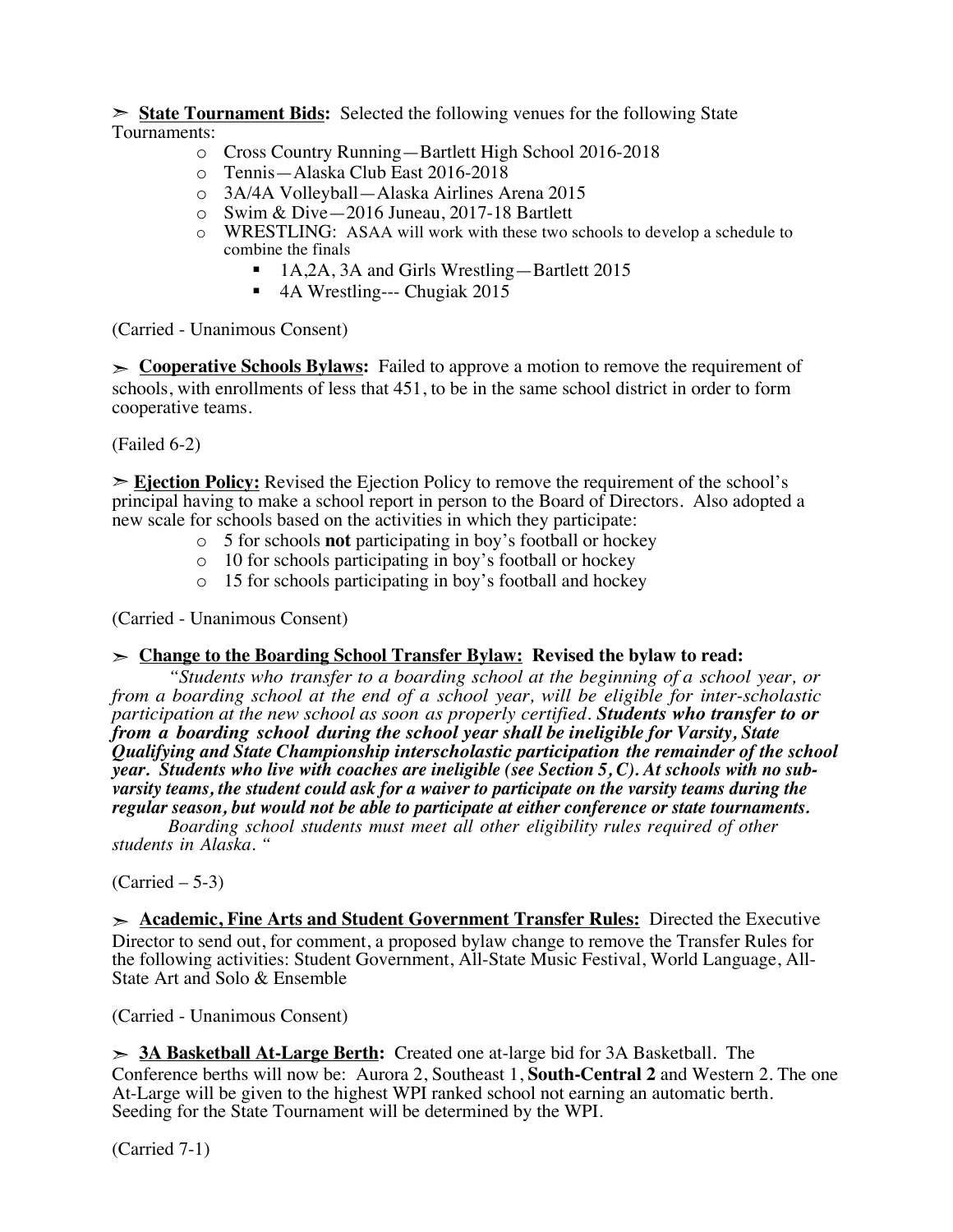➣ **Girls Wrestling:** Adopted the ASAA Staff recommendation to combine Small and Large Schools girls' wrestling into a Single Classification. The State Tournament will be held at the Small School's site. Team trophies will not be awarded . Berths will be given to the nine conference champions and up to the next three wrestlers as determined by an ASAA Selection Committee. There will be eight weight classes which will be determined by the May Meeting.

(Carried - Unanimous Consent)

➣ **WPI Reporting Policy:** Adopted the following to be added to the basketball policies: All Schools are required to:

- Submit their varsity level basketball team schedules to ASAA by either entering them on ASAA.365.com or by sending them directly to ASAA via either email or fax. This must be done by the first day of practice.
- Enter all scores from the previous week, by Monday 7:00 PM, for each week of the regular season.
- Enter all scores from the conference tournament by Sunday, 8:00AM.

School failing to met these mandates will be given a warning of the first offense, fined \$200 for the second offense, and then fined \$200 plus a deduction of .01 points from their final WPI for further violations.

(Carried – 7-1)

➣ **Bylaws Affected by Elimination of HSGQE:** Directed the Executive Director to send out, for comment, proposed bylaw changes to remove wording the requirement of the HSGQE from several bylaws.

(Carried - Unanimous Consent)

➣ **Academic Awards:** Adopted the ASAA Staff recommendations concerning the State Academic Award:

In sports in which a minimum number of participants is required to compete, for the State Team Championship, the number of participants required to win the Academic Award will be the minimal number required to start the contest/game/meet.

- For sports with no minimal number of participants needed to compete for the State Team Championship, the number of participants to compete for the Academic Award will be five  $(5)$ .
- For Academic Contest the number of participants shall be 10.

(Carried - Unanimous Consent)

➣ **USA Football:** After hearing a report from a Region 6 Board Member, who attended the USA Football presentation and seeing a presentation by the USA Football representative, the Board of Directors took action to endorse USA Football.

(Carried - Unanimous Consent)

➣ **Gold Lifetime Pass Recipients:** Approved nominations from Regions for Gold Lifetime Passes:

Region 1—Billy Strickland (Bethel) Region 2---Dean and Karen Overbey (Nenana) Region 3---Cliff Draper (Seward) Region 4---Craig Walker (Anchorage) Region 5---Gary Matthews (Haines) and Monte Buness (Wrangell) Region 6---John Tobin (Fairbanks)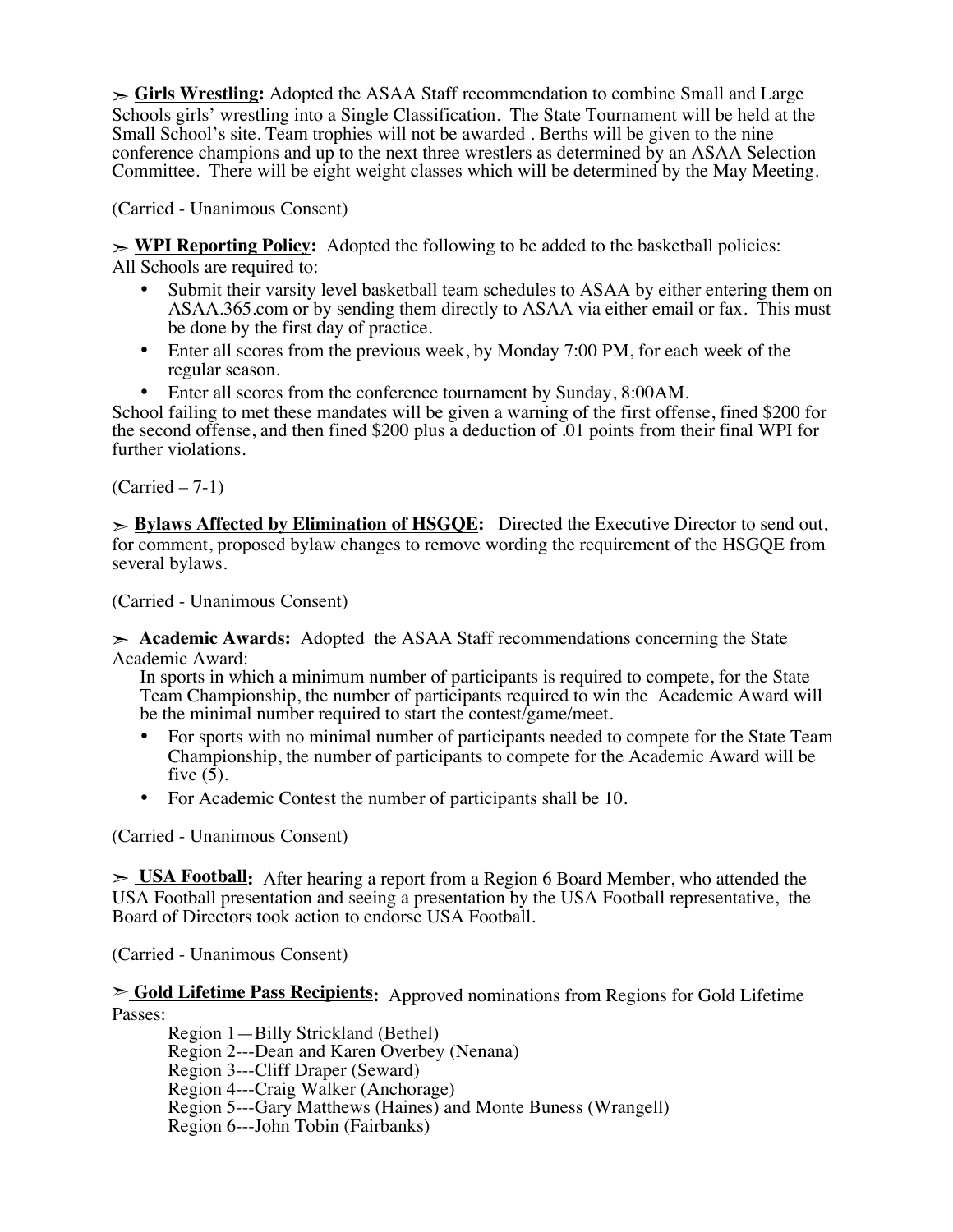(Carried - Unanimous Consent)

➣ **2016 Spring ASAA Board Meeting Location:** moved to hold the 2016 Spring ASAA Board meeting within Region 5 at a location to be determined by the Fall 2016 Board meeting.

(Carried - Unanimous Consent)

➣ **Contact Limits at Summer Football Camps:** took action to add the following language to Item #6 of the Recommendations and Guidelines for Minimizing Head Impact Exposure and Concussion Risk in Football. *The Football Camp Recommendations would be:*

- o *All campers can participate in up to 60 individual contact/thud instances per day.*
- o *Camps will not have contact more than two consecutive days and will not exceed three contact days per week.*

(Carried - Unanimous Consent)

➣ **State Softball Dates:** Effective this year, took action to reduce the State Softball Tournament to a two-day event provided it is held at a venue with four fields.

(Carried - Unanimous Consent)

➣ **Football Practice Contact Restrictions:** Took action to approve the recommendations of the ASAA SMAC regarding Guidelines for Minimizing Head Impact Exposure and Concussion Risk in Football, with the exception of: "school are allowed to have contact on no more than two consecutive days, however in no cases should a contact practice and a game be played the same day."

(Carried - Unanimous Consent)

➣ **Team Scoring at State Wrestling Tournaments:** Failed to approve a motion to change the method of scoring team points at the State Wrestling Tournaments.

(Failed 4-4)

➣ **Football Championship Venue:** Approved opening up the Medium/Small Football Championship Venue to bids starting with the 2016 Championships.

(Carried – 6-2)

### **Reports:**

The BOD heard the following reports:

- Board Members
- State Tournaments
- Finance Committee
- Student Government
- Officials/Coaches
- Sponsorships/Marketing/Promotions
- Play for Keeps, Win for Life/Hall of Fame
- Sports Medicine Advisory Committee (SMAC)
- Executive Director

**Public Comments:** The Board heard from several Alaska high school coaches who are concerned with the increased safety risk to players if not allowed to have contact in at least two consecutive days of practice. Additionally the Board heard from a basketball coach concerned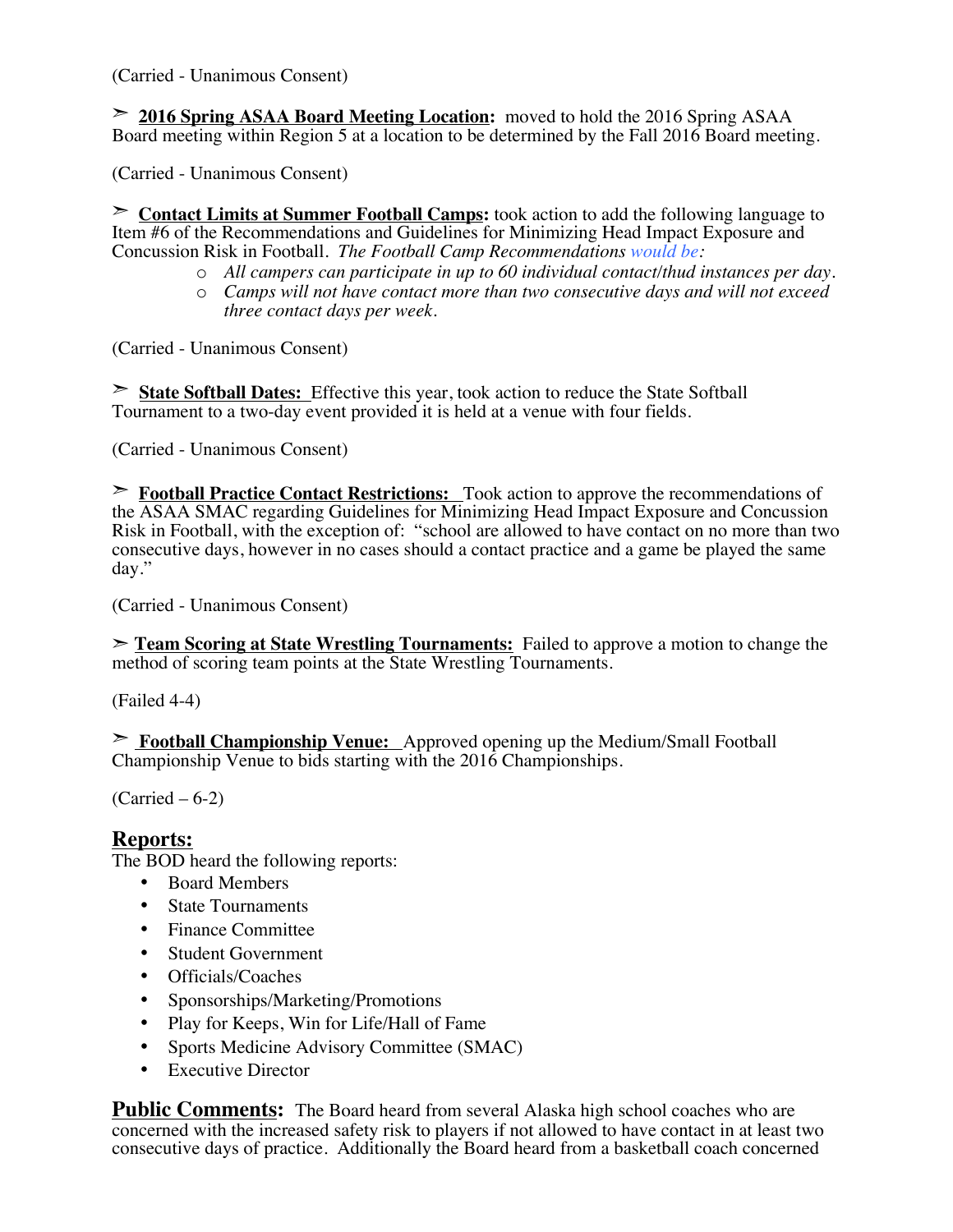with the suggested 1:1 coach to player ratio allowed for individual instruction in the proposed Out-of-Season Contact policy.

**Executive Session:** The board moved into executive session to discuss financial and personnel matters.

### **Student Eligibility Hearing:** None

### **Tabled Items:**

- Transgender Policy Update until December 2015
- Basketball State Tournament Dates until October 2015

**Discussion Items:** The BOD discussed the following items:

➣ **2015-16 Operating Budgets**-Discussed the 2015-16 ASAA and AASG Operating Budgets

➣ **Football Conferences-** Discussed the movement of Chugiak and/or Bartlett to the Railbelt Conference. It was noted that in the past the ASAA Board has only moved schools due to enrollment changes or requested from the school. The Executive Director will work with the schools and Anchorage School District to gauge interest and solicit a letter of request if appropriate.

➣ **Homeschool Policy Issue**- Discussed the need to amend the policy to reflect the DEED does not have the ability to do a "self-study" as a way for non-accredited home schools to become accredited.

➣**Activities Committees**-Discussed the Executive Directors recommendation that ASAA Activities committees be formed as below:

- One Committee Representative per Region: Basketball, Cross Country, Soccer, Track & Field, Volleyball, Coed Volleyball, Wrestling, Cheer, Nordic Skiing, Tennis, Music, Debate, World Language, Art
- One Committee Representative per Conference: Baseball, Football, Hockey, Softball, and Swim/Dive

The Region with the most schools in the conference will determine the representative for the Activities Committee.

➣ **Waiver Forms**- The Bona Fide Change of Residence Form will be changed to require more "proof" that the former residence is no longer being occupied. The Transfer Waiver form will adopt a format similar to the existing Boarding School Transfer form. The process of submitting waivers will be changed to where the "receiving school" will submit all documentation to ASAA. ASAA will then forward the packet to the "sending" school for review and comment.

➣ **Mixed 6/2A Volleyball Dates**- Discussed a Region 5 proposal to move to extend the Mixed 6/2A Volleyball season for one additional week.

➣ **State Basketball Tournament Dates**- Discussed a Region 5 proposal to schedule the 3A/4A State Basketball Tournament for the weekend of March 16-18, 2017; and the 1A/2A State Tournaments for the weekend of March 22-25, 2017. Tabled until October.